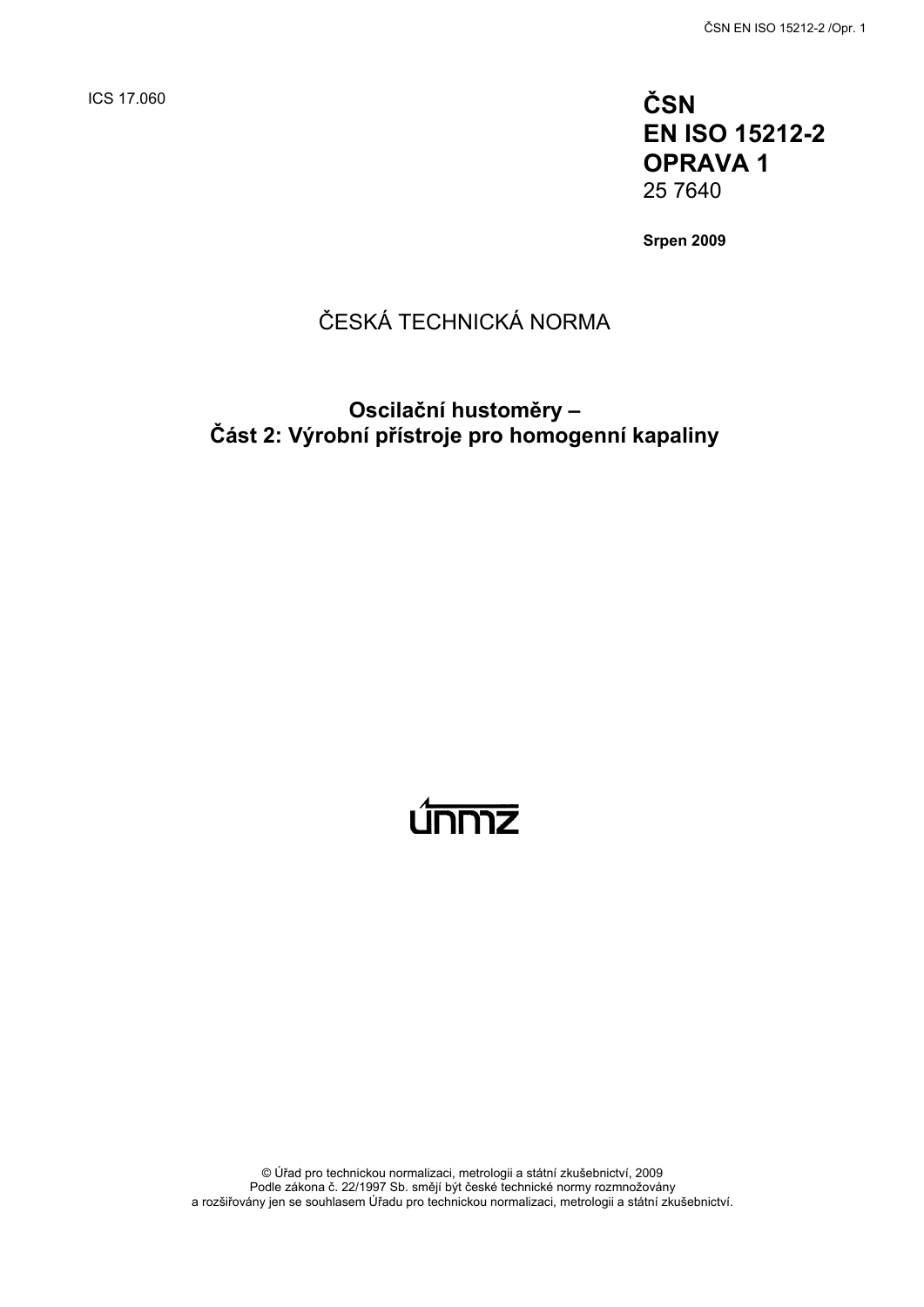ČSN EN ISO 15212-2/Opr. 1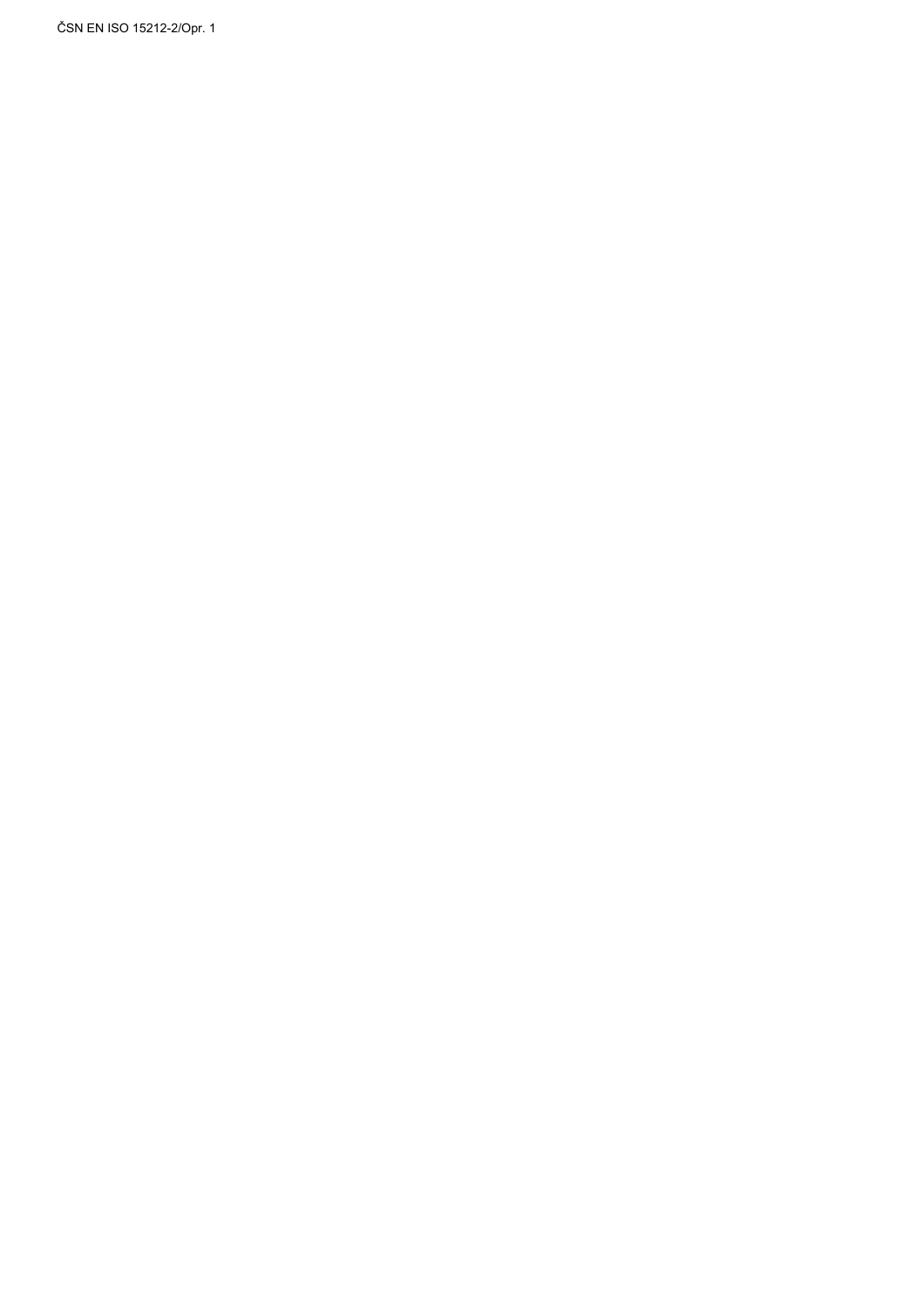## EUROPEAN STANDARD

# **EN ISO 15212-2:2002/AC**

NORME EUROPÉENNE

EUROPÄISCHE NORM

 February 2009 Février 2009 Februar 2009

**ICS** 17.060

English version Version Française Deutsche Fassung

 Oscillation-type density meters - Part 2: Process instruments for homogeneous liquids (ISO 15212-2:2002/Cor 1:2008)

Densimètres à oscillation - Partie 2: Instruments industriels pour liquides homogènes (ISO 15212-2:2002/Cor 1:2008)

 Dichtemessgeräte nach dem Schwingerprinzip - Teil 2: Prozessgeräte für homogene Flüssigkeiten (ISO 15212- 2:2002/Cor 1:2008)

This corrigendum becomes effective on 18 February 2009 for incorporation in the three official language versions of the EN.

Ce corrigendum prendra effet le 18 février 2009 pour incorporation dans les trois versions linguistiques officielles de la EN.

Die Berichtigung tritt am 18.Februar 2009 zur Einarbeitung in die drei offiziellen Sprachfassungen der EN in Kraft.



EUROPEAN COMMITTEE FOR STANDARDIZATION COMITÉ EUROPÉEN DE NORMALISATION EUROPÄISCHES KOMITEE FÜR NORMUNG

**Management Centre: Avenue Marnix 17, B-1000 Brussels** 

© 2009 CEN All rights of exploitation in any form and by any means reserved worldwide for CEN national Members. Tous droits d'exploitation sous quelque forme et de quelque manière que ce soit réservés dans le monde entier aux membres nationaux du CEN. Alle Rechte der Verwertung, gleich in welcher Form und in welchem Verfahren, sind weltweit den nationalen Mitgliedern

von CEN vorbehalten.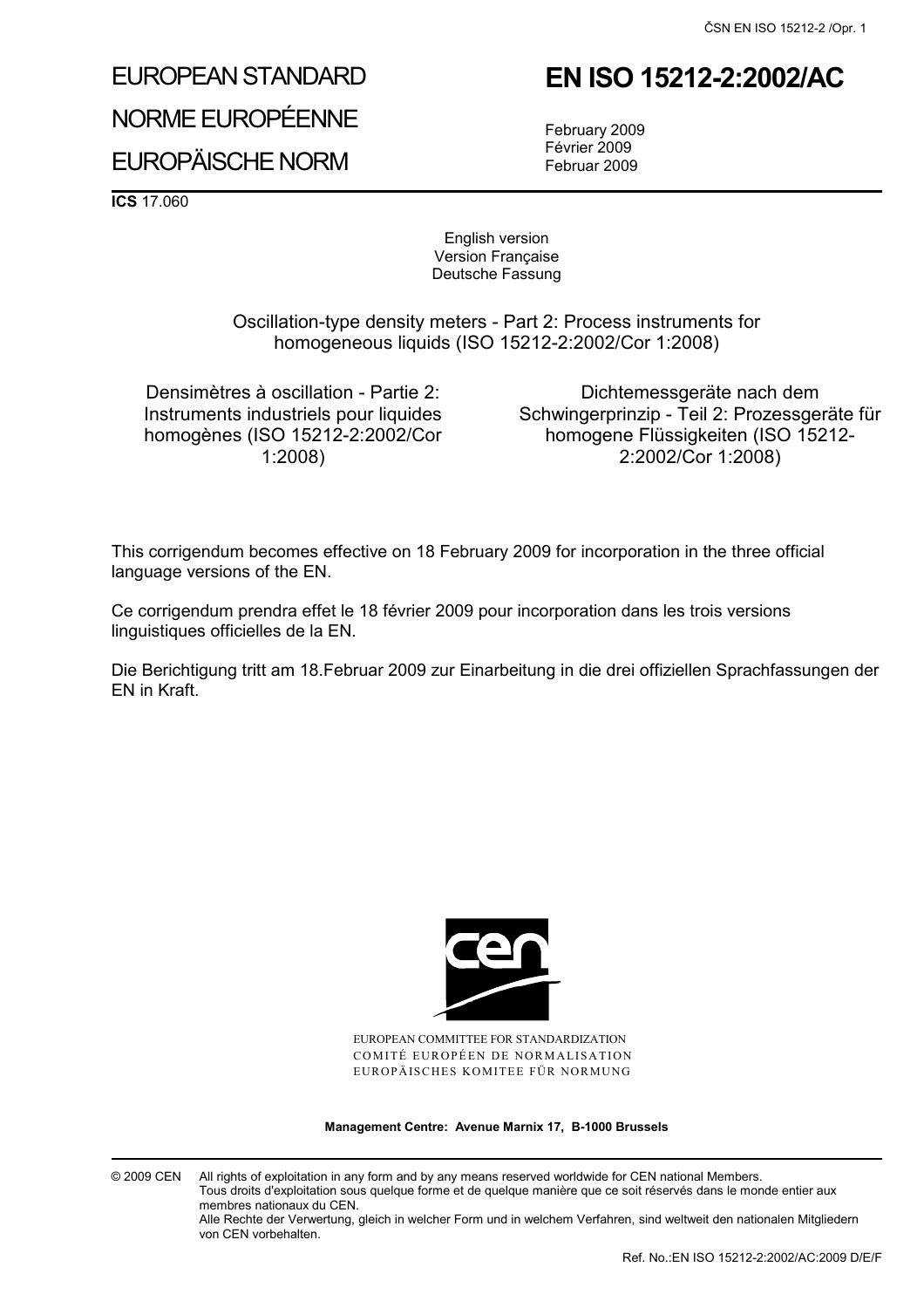ČSN EN ISO 15212-2/Opr. 1

### **EN ISO 15212-2:2002/AC:2009 (E)**

#### **Endorsement notice**

The text of ISO 15212-2:2002/Cor.1:2008 has been approved by CEN as a European Corrigendum without any modification.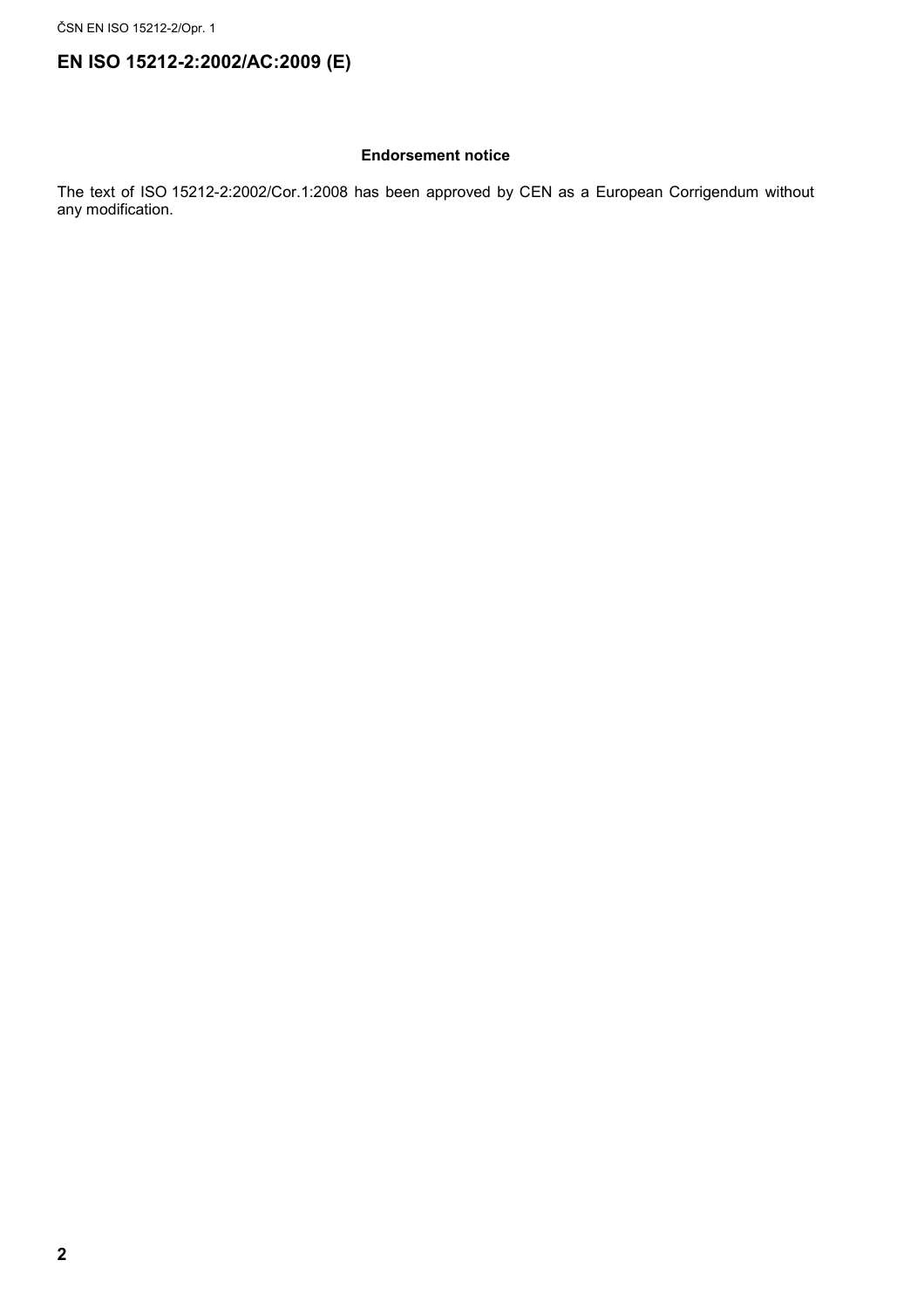

#### **INTERNATIONAL STANDARD ISO 15212-2:2002**  TECHNICAL CORRIGENDUM 1

Published 2008-12-15

INTERNATIONAL ORGANIZATION FOR STANDARDIZATION • МЕЖДУНАРОДНАЯ ОРГАНИЗАЦИЯ ПО СТАНДАРТИЗАЦИИ • ORGANISATION INTERNATIONALE DE NORMALISATION

# **Oscillation-type density meters —**

## Part 2: **Process instruments for homogeneous liquids**

TECHNICAL CORRIGENDUM 1

*Densimètres à oscillations — Partie 2: Instruments industriels pour liquides homogènes RECTIFICATIF TECHNIQUE 1*

Technical Corrigendum 1 to ISO 15212-2:2002 was prepared by Technical Committee ISO/TC 48, *Laboratory equipment*, Subcommittee SC 4, *Density measuring instruments*.

L

*Page 1, Clause 2* 

Replace the references to IEC 61326-1 and to the *Guide to the Expression in Measurement* (*GUM*) with the following:

IEC 61326-1, *Electrical equipment for measurement, control and laboratory use — EMC requirements — Part 1: General requirements*

ISO/IEC Guide 98-3, *Uncertainty of measurement — Part 3: Guide to the expression of uncertainty in measurement (GUM:1995)*

©ISO 2008 – All rights reserved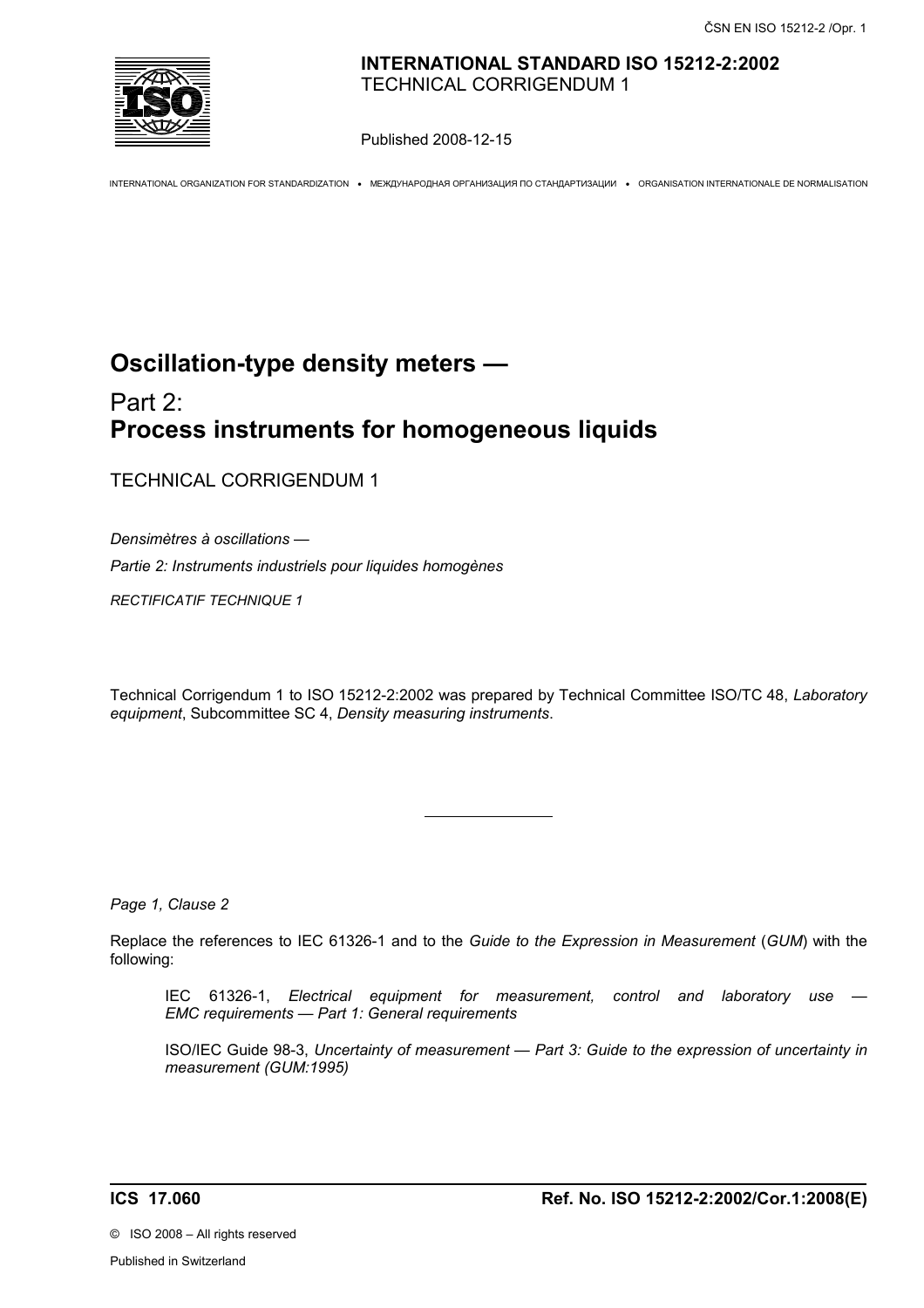#### **ISO 15212-2:2002/Cor.1:2008(E)**

*Page 4, 6.1* 

Replace the sentence in 6.1 with the following text:

"All the tests of Clause 6 are intended to be type tests and to be performed at a measurement temperature of 20 °C if not otherwise specified in the text.

When the density meter is required for use in a country which has adopted a standard reference temperature of 27 °C (the alternative recommended for tropical use), this figure shall be substituted for 20 °C and all temperatures representing differences in temperature compared to 20 °C shall be replaced by corresponding temperatures, e.g., in 6.2.1.2, (10  $\pm$  1) °C shall be replaced by (17  $\pm$  1) °C and  $(30 \pm 1)$  °C by  $(37 \pm 1)$  °C."